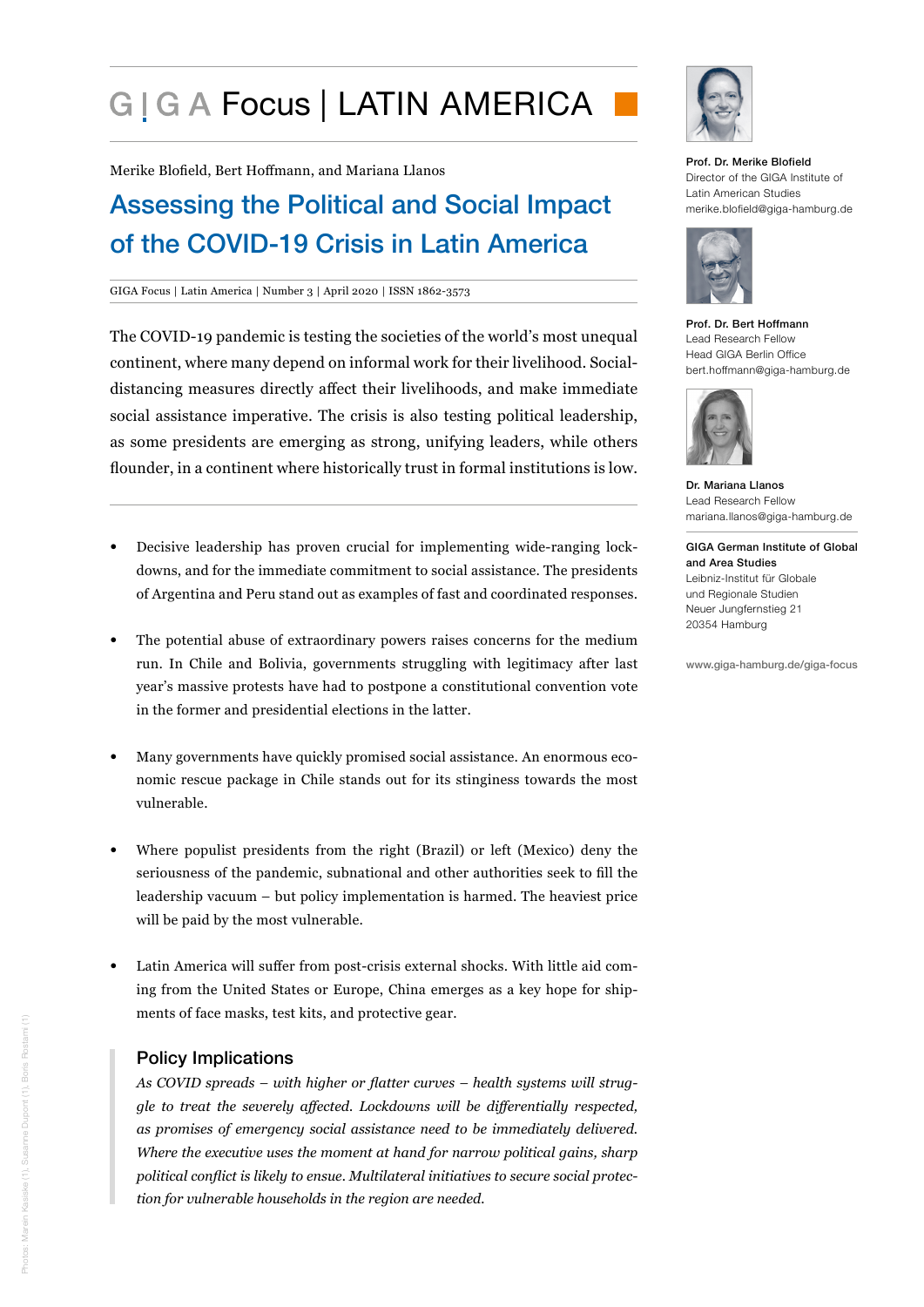The COVID-19 pandemic is testing the socio-economic fabric and political leadership of all Latin American countries. In the world's most unequal region, many of the poor depend on informal work for their daily livelihood. The social-distancing measures that are necessary to fight the virus directly affect the economic livelihoods of about half the region's population who work in the informal sector in services and petty commerce, and who do not have assets or savings to carry them through the crisis. All this makes immediate social assistance measures imperative.

Unfortunately, the list of risks is more extensive than that. In times of crisis, executive authorities occupy the central stage, people's expectations for decisive government action increase, and there is higher tolerance for power concentration and constraints on people's rights. This is especially the case with the current public health emergency that requires strong measures to limit social interaction in order to decelerate the spread of the virus. In the presidential democracies of Latin America, with a past of strong authoritarian leaders and a present of strong elected executives, the pressure for executive action is as great as the dread of its effect. Presidential actions around the coronavirus crisis are being questioned – and feared –, but the lack of responsible presidential leadership when it is most needed has also proven problematic.

This is the enormous *political* challenge that governments face. At the same time, however, the effectiveness of the social-distancing measures will in large part depend on whether the government ensures basic subsistence to the vulnerable so that they can stay inside and not spread the disease. This is the enormous *social* challenge that Latin American leaders and societies face. We discuss both in turn, and then reflect on the economic and geopolitical implications of the crisis beyond the immediate health emergency unfolding.

#### A Test of Leadership

On the one hand, the mobilisation of the state's repressive apparatus raises serious concerns. Where the state has historically shown a weak capacity to guarantee health and sanitary conditions that are fair to everyone, it has instead been less hesitant to mobilise the police and military in the name of order and security. As the coronavirus progresses, countries have implemented increasingly restrictive measures on the movement and assembly of people. The imposition of curfews – such as in Chile, the Dominican Republic, Ecuador, Guatemala, and Honduras – and other constraining measures that force people to quarantine – such as in Argentina, Bolivia, Colombia, El Salvador, and Uruguay – are justified by the need to curve the spread of the contagious disease. However, they also raise concerns about the abuse of extraordinary powers for narrow political motives, or for their perpetuation over time beyond the current health crisis.

The severity of the measures taken by Latin American governments is also a response to the long tradition of low rule compliance. For example, in Bolivia interim president Jeanine Áñez, after postponing pending elections, declared a health emergency on March 26 in response to what she considered unacceptably low compliance with the quarantine requirements, allowing for military involvement and prison sentences of up to 10 years for infractors. But Áñez's judicial persecution of supporters of the toppled government make those in the opposition wary of how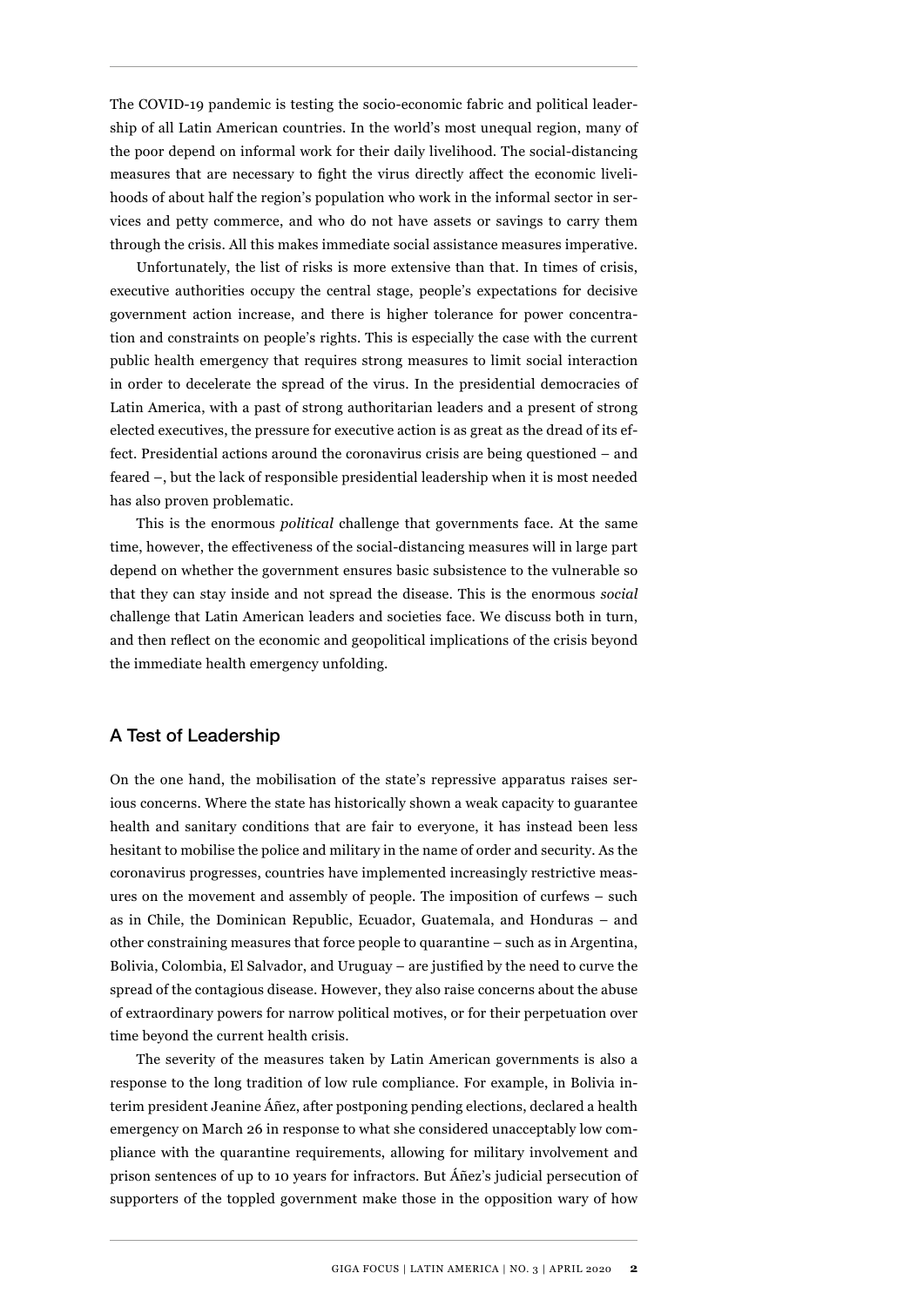she will use the state of emergency. Involving the police and especially the military in enforcement measures such as street patrols may have long term costs for democracy, as it builds on the already-existing warning signs of increasing military presence in the continent's both public and political life (Scharpf 2020; for keeping track of the evolving state of emergency decrees in Latin America and globally, see: [www.icnl.org/covid19tracker](http://www.icnl.org/covid19tracker)).

Add to this the fallout from last year's political instability. Bolivia and Chile are cases in point here. In the first, massive protests exploded last fall, which eventually toppled the government of left-wing Evo Morales, the institution of the abovementioned interim right-wing government, and an all-party agreement for new elections this May. In Chile, meanwhile, massive street protests against President Sebastián Piñera resulted in a vote for convening a new constitution, planned for this April. In both cases, the pandemic now requires these votes to be postponed. While in Chile there was vast support for the measures taken (Castiglioni 2020) and a new date has been fixed for next October, in Bolivia the tenuous constitutionality of the current government and indefinite postponement send an ambiguous message. However, it should be noted that Morales and his party have endorsed the postponement.

In Venezuela, the Nicolás Maduro government grounded flights and sent the country into lockdown early on. The desperate economic situation and deteriorated healthcare system leave the country ill-prepared to face the crisis, and the collapse of the world-market price for oil only adds to the bleak perspective for Venezuela. The opposition leader Juan Guaidó –recognised by many Western governments as Venezuela's rightful president – has called for an "emergency government" formed of both opposition and (unspecified) members of the governing party, but excluding Maduro. However, given that the U.S. Department of Justice indicted President Maduro and other Venezuelan officials on narco-terrorism conspiracy charges on March 29, a negotiated solution seems unlikely. Rather, the Maduro government may dig trenches deeper – even if this means exacerbating the country's humanitarian crisis.

All across Latin America, civic activists and law scholars have vocally warned society that governments should be transparent in sharing information on the extent of the crisis, civil society groups should be consulted on the adequacy of measures before implementation, and restrictions should be lifted as soon as threats posed by the virus diminish (Gargarella 2020). That said, tough protective measures are popular when combined with perceived honesty and integrity – with people looking for strong leadership in times of crisis. Both President Alberto Fernández of Argentina and President Martín Vizcarra of Peru have emerged as regional exemplars in communicating transparently and decisively. Fernández first gathered medical advice and then summoned the support of political opponents. As Argentina responded to the crisis quickly and bluntly, the president's attitude was regarded as reasonable and responsible. Opinion polls in Peru showed overwhelming support for President Vizcarra's handling of the crisis, including some 96 per cent approval of the curfew and 95 per cent support for the national quarantine (*La República* 2020). Perhaps his decidedly non-populist path to the presidency – an engineer by training, he assumed the reins of government when the previous president was impeached *–* has something to do with this.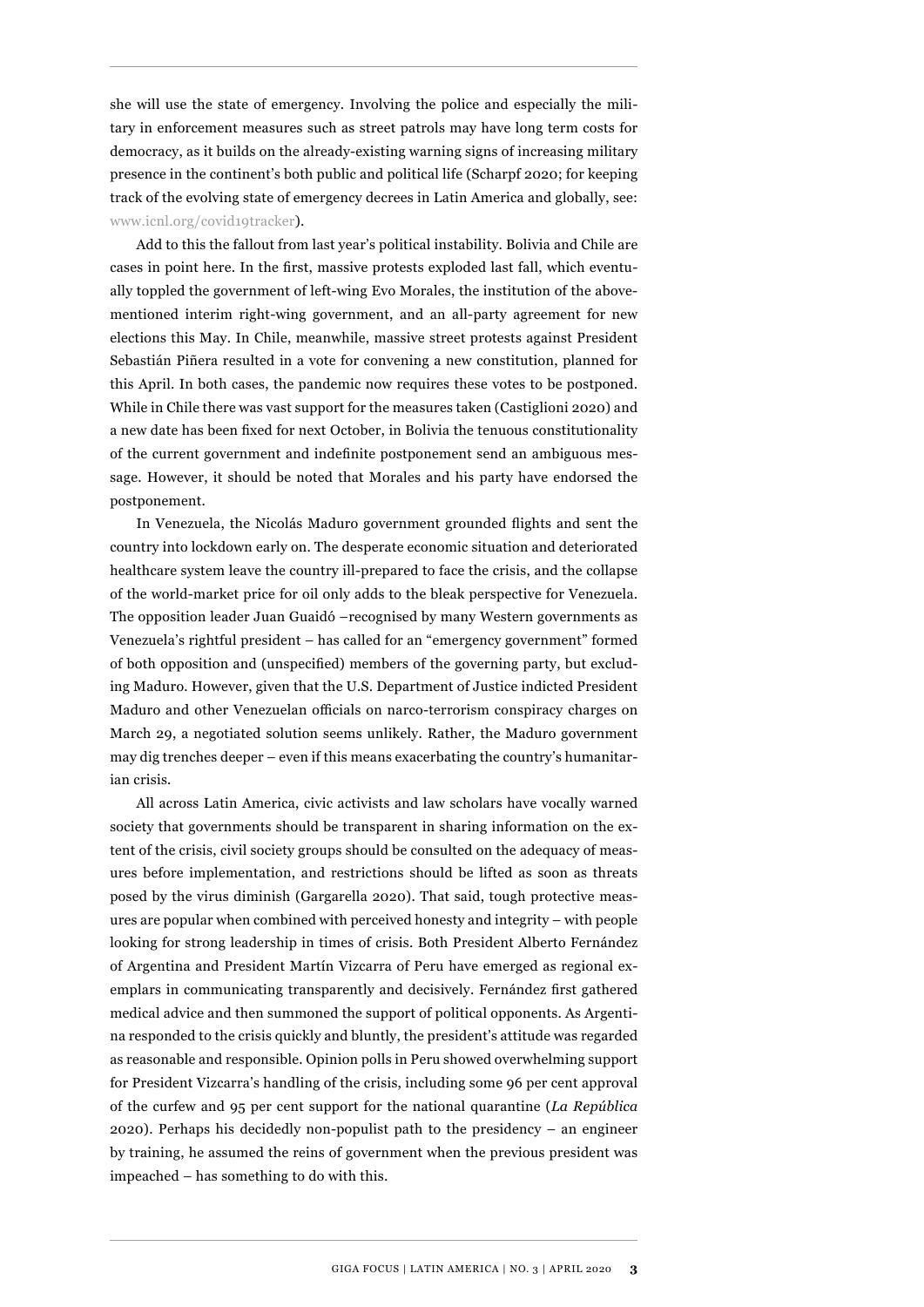The charismatic president of El Salvador, Nayib Bukele, has also gained respect by getting in front of the pandemic; he early on announced a comprehensive emergency plan to address COVID-19. In a country racked with high levels of violence, corruption, and a weak economy, he not only decreed a complete quarantine for one month but also put forwards an ambitious plan of social assistance to the majority of Salvadorans who work in the informal sector.

On the other hand, the lack of decisive leadership in times of crisis can do great harm. The presidents of the two most populous countries in the region, right-wing Jair Bolsonaro of Brazil and left-wing Andrés Manuel López Obrador – AMLO for short – of Mexico, responded in the same way that they have governed: namely, with populist platitudes (AMLO from the left; Bolsonaro from the right), and by denying and ignoring inconvenient evidence. In the days prior to March 27, when AMLO belatedly heeded the advice of Mexican health and scientific organisations and members of his government and so finally recommended people stay home, he showcased a religious amulet when asked how he protects himself against the virus; like Bolsonaro, he also shared videos on social media showing his continued hugging and kissing of supporters.

Denialist strategies, likely driven by the desire to avoid blame for the economic ramifications of lockdowns, have been costly for these two leaders in terms of both popular and institutional support. Bolsonaro compared COVID-19 to a little cold and stated that the remedy should not be worse than the illness. He has repeatedly criticised the closure of schools and shops as part of the fight against the pandemic, lashing out at the press, the opposition, and local authorities. The president, who is known for his disrespect for both democratic institutions and scientific knowledge as well as for his extreme-right ideology, has included religious gatherings as part of the services regarded as essential in a decree regulating social-distancing measures in Brazil. His chaotic governance style (for example, issuing an executive decree only to revoke it less than a day later amid social media criticism) has drained the government of the little legitimacy it had, and mobilised the opposition to act in unison to confront the seriousness of the pandemic.

This political gamble is a high-stakes one for Bolsonaro, whose popularity is eroding particularly among his traditional support base: namely, the richest and most educated (Gielow 2020). In a matter of days, opposition politicians, prominent economists, and the leaders of 150 civil society organisations came together and managed to get a basic income bill unanimously approved in Congress, soundly defeating the government's own proposal. The bill now awaits sanction by the president. Bolsonaro's bluster has also led to an implicit transfer of power to subnational and local authorities for the implementation of urgent, anti-crisis measures. The president, who was already on bad terms with Congress and the Supreme Court, is now openly contradicted by several of his ministers and the military members of his government. He has even lost the support of governors, one after the other.

In Mexico, AMLO remains more popular – although he is gradually slipping as well (Expansión Política 2020). To date, and perhaps because of his charismatic personality and stronger political backing in the states of the federation (his party has a majority in almost two-thirds of state-level congresses), the incoherent response has not created the same political backlash among governors as it has in Brazil.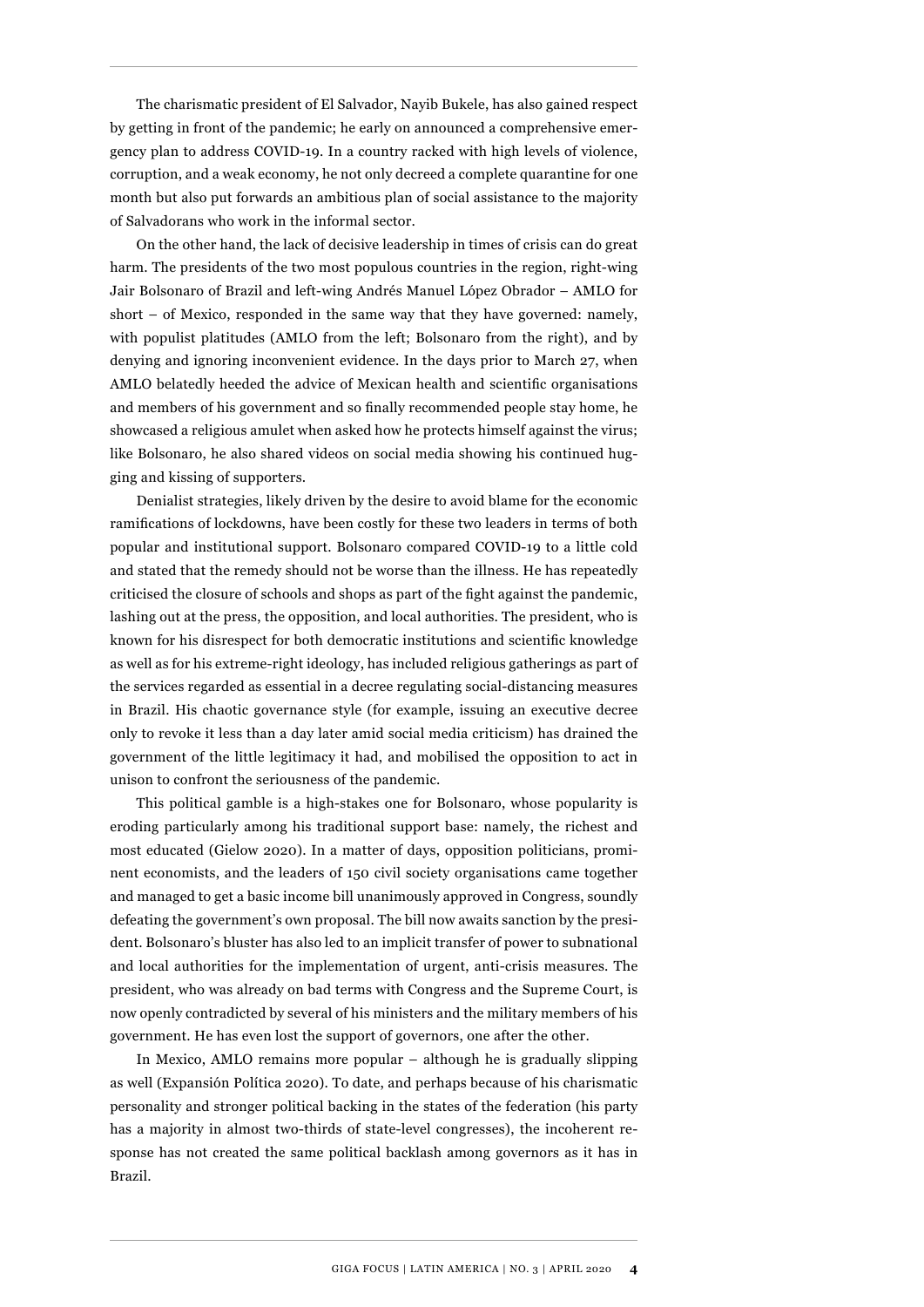#### Avoiding Immediate Humanitarian Crises

Strong leadership regarding quarantine measures will fast become meaningless if it is not accompanied by comprehensive social-assistance packages. With the immediate and still-to-come economic effects, close to half the population in the region is facing an impending humanitarian crisis.

While the population most vulnerable to COVID-19 from a medical point of view are the elderly, socially a large part of the most vulnerable are children and women (especially young families with children). Many countries in Europe can confront at least parts of the economic disruption through their welfare states, especially unemployment insurance, formal paid leave and sickness leave, as well as universal or almost-universal child allowances and pension coverage. This is not the case in Latin America, where most of the population lack social security coverage or other forms of income protection. Both Levy Yeyati and Malamud (2020) and Hausmann (2020) have recently noted that the "European model" to confront the crisis, with large-scale lockdowns, has huge human costs in countries with high informality and poverty. Almost half of Latin America's economically active population gain their living in the informal sector, and much of this employment is concentrated in areas coming to a complete halt with the pandemic. In more than two-thirds of Latin American countries, more than two-thirds of children on average live in households without access to social security. Class stratification is strong: only one in ten individuals in the lowest income quintile – that is, those who would most need it – has access to social security compared to seven in ten in the highest income quintile (Blofield and Filgueira 2020).

Given this, the extension of non-contributory cash transfers to households with children in the last 15 years has become a lifeline for low-income families. By 2016, 30 cash transfer programmes had reached a total of 130 million people – about 20 per cent of the population in the region (Cecchini and Atuesta 2017). Importantly, most received these transfers through non-discretionary administrative mechanisms. Moreover, almost all Latin American households have gained access to electricity, drinking water, and cell phones over the last 15 years, and now depend on these services (ECLAC 2018). This existing infrastructure can now be mobilised to confront the social crisis, to put in place basic-income guarantees and to ensure continued access to basic utilities.

In a region where historically the vulnerable come last, this challenge is as much a political one as a technical one. Governments can use their existing contributory and non-contributory social security programmes to extend immediate financial assistance. However, there is a third group – the informal and self-employed workers who have not in the past qualified or registered for government programmes, and their families – that must now be reached. It is worth noting that ensuring basic social-assistance coverage is actually quite cheap. Fernando Filgueira, a social policy expert, estimates the fiscal cost of guaranteeing each child in a vulnerable household an income up to the poverty line for three months (one estimate of the duration of the COVID-19 crisis): it amounts to less than 0.5 per cent of gross domestic product in most countries and less than 1 per cent in all but three out of 17 countries (Blofield and Filgueira 2020).

We see clear differences in social assistance as well. Executive decrees in Argentina and Peru have released immediate social-assistance packages to vulnerable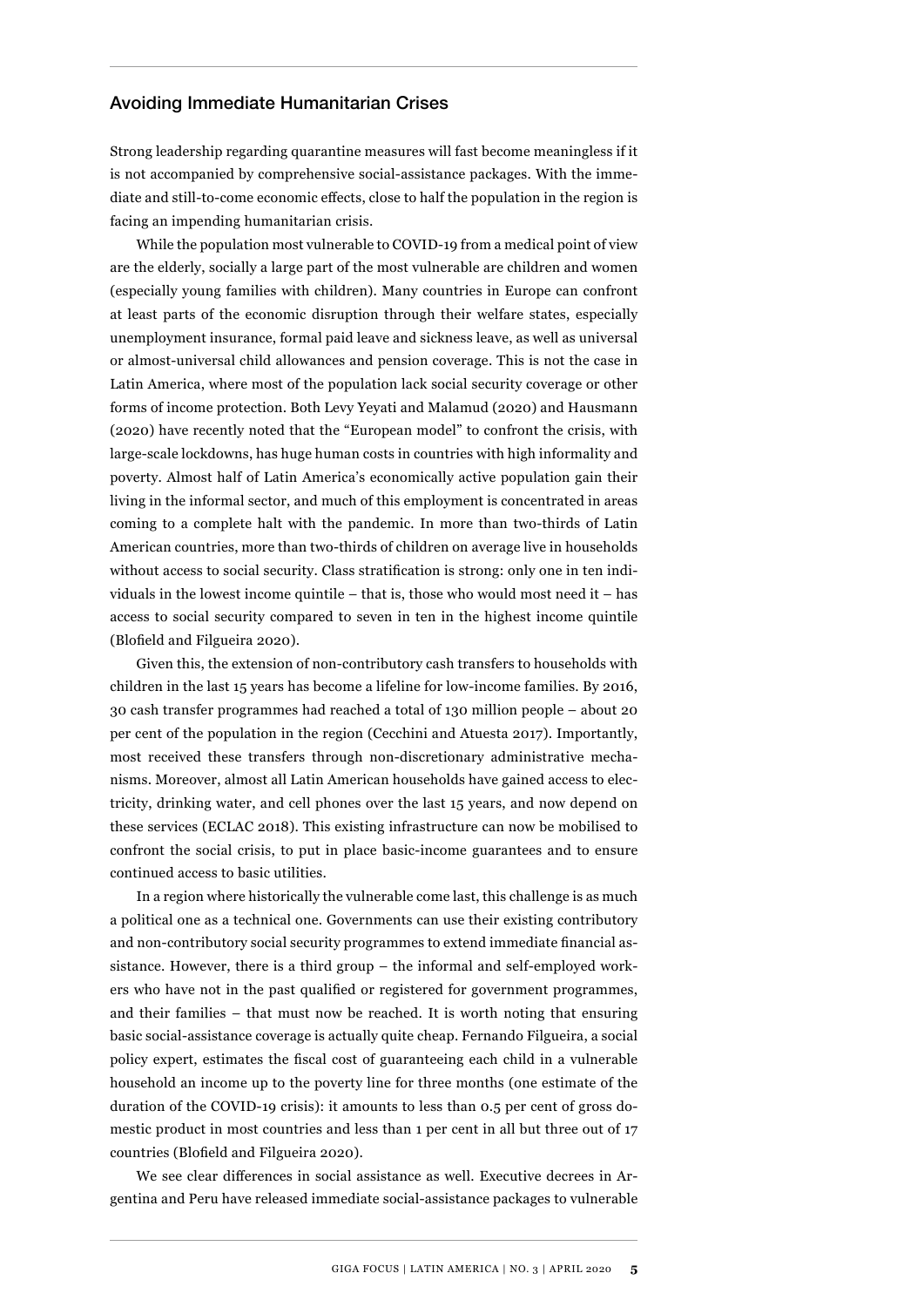households, both those already registered in government programmes and those that rely on income from the informal sector. In Argentina, the cash transfer is equivalent to 70 per cent of the national urban per capita poverty line in 2018; in Peru, to 115 per cent of its own such line. In both cases, such transfers will prevent destitution for the next month; the challenge will be to reach all those who need them (Blofield and Filgueira 2020).

The Salvadoran president's promises are perhaps the most ambitious. Along with the suspension of payments for three months for water, electricity, and the Internet, and a moratorium on rent and other monthly payments, Bukele has promised a cash transfer of USD 300 to 1.5 million Salvadorans (in a country of nine million people). The government site to register opened up on March 28 and collapsed immediately afterwards, because, according to the president, it received five million hits in the first five minutes.

In Mexico, in contrast, AMLO has yet to propose basic-income guarantees as he has only recently come to terms with the magnitude of the pandemic. His executive decree allowing those in the formal sector over 65 or with a set of health conditions to be absent from work reaches a minimal share of the population, and his antipoverty strategy until last Friday (March 27) was to exhort all able-bodied individuals to continue to work. It may be that he will propose something in the coming days; however, his gutting of the public sector in the name of his anti-corruption initiative, alongside a politically motivated overhaul of the existing social assistance programmes over the past year, make it uncertain as to how effective and efficient the delivery of such assistance will be.

In Brazil, Bolsonaro may have overplayed his hand. The opposition unified in response to government inaction, and sponsored an ambitious bill to provide a basic minimum income to close to half of the population. The bill provides a cash transfer that is equivalent to the 2018 urban per capita poverty level, and allows for it to be doubled for households with children (Blofield and Filgueira 2020).

What stands out is the stinginess of South America's richest country, Chile. A massive government economic rescue plan, representing 4.7 per cent of the country's GDP, had little to directly offer the most vulnerable. In an already highly privatised system where employees (rather than employers) bear the brunt of social security payments, the opposition objected to the government's anaemic assistance plans for vulnerable households. While the opposition managed to increase the initial amount and to ensure coverage for the bottom 60 per cent of the population, the subsidy is still equivalent to just 34 per cent of the 2018 national urban per capita poverty line and 76 per cent of the per capita extreme poverty line (Blofield and Filgueira 2020). President Piñera's rock-bottom legitimacy following the massive social protests last October is now at 20 per cent, with the government acting just as its critics claim it does: with stunning tone-deafness to the needs of the majority, in a country that proudly joined the club of the Organisation for Economic Co-operation and Development recently and with one of the highest wealth concentrations in the world.

Even Bolivia, South America's poorest country, has stepped up more. In a bid to keep people off the streets in a country where 80 per cent of the economically active population works in the informal sector for subsistence wages, the government promised a transfer equivalent to 60 perc ent of its 2018 urban per capita poverty line to Bolivia's 2.2 million public-school children. It also promised emergency food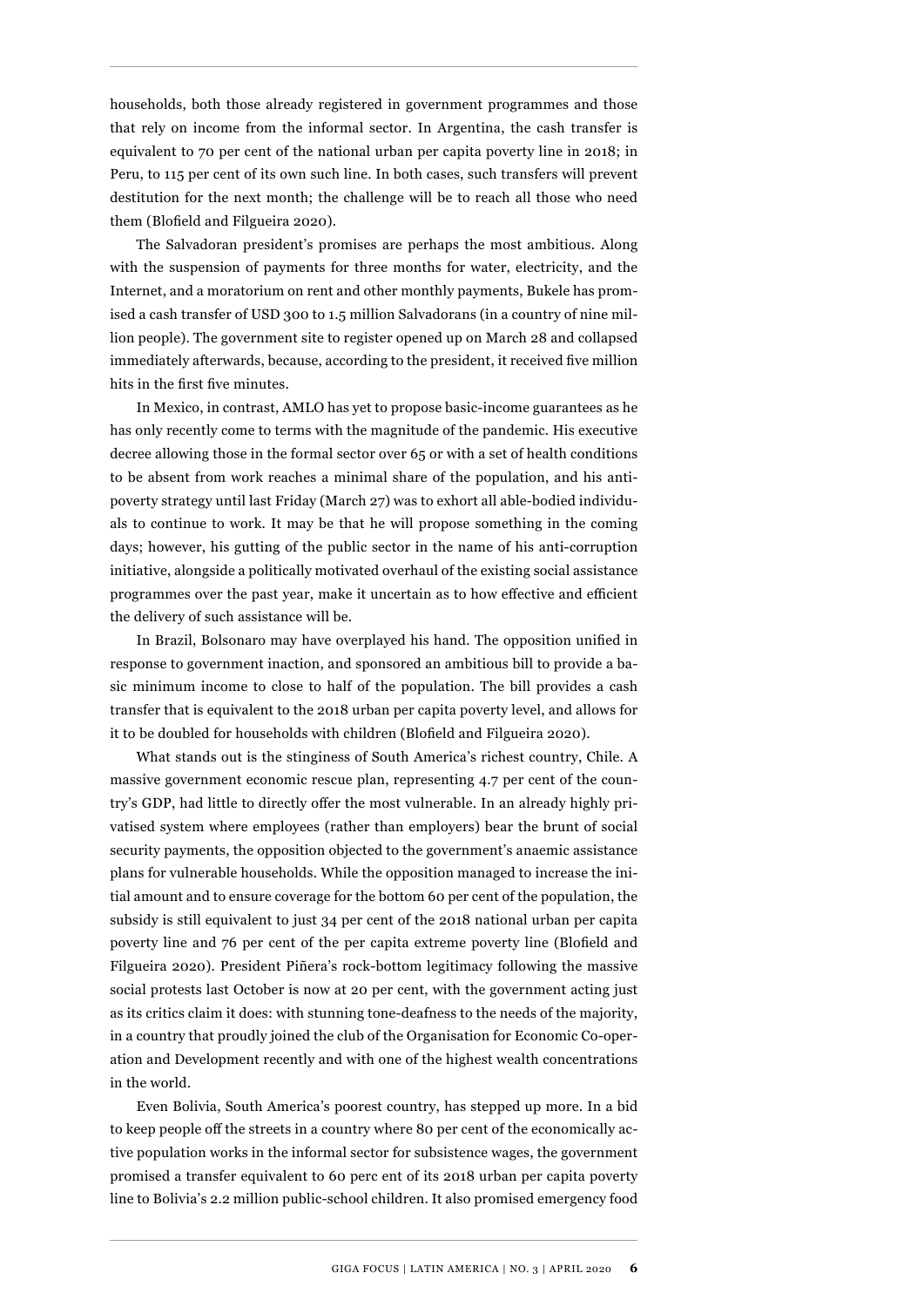baskets to 1.6 million families (in a country of 11.5 million people) (Blofield and Filgueira 2020).

In Colombia, the right-wing government has also moved to ensure emergency social assistance as it implements increasingly stringent social-distancing measures. It has promised aid to recipients of government programmes as well as families in the informal sector. One group that has to date been left out in the cold are the over 1.6 million Venezuelan refugees in the country, the vast majority of whom are in the informal sector (Pardo 2020). The government rightfully claims that more international assistance is needed, but knowing where to place blame may be little comfort for refugees who cannot feed their families.

#### The Looming Post-COVID-19 Economic Crisis

Beyond the disruptions from its own lockdown measures, Latin America will suffer from external shocks. Demand for commodities will remain low, as long as the industrialised countries of the Global North remain in crisis mode. Oil exporting states such as Venezuela, Colombia, Ecuador, and Mexico, exporters of minerals such as Chile (copper) or of agricultural goods (think of Brazil's soya) will see prices remain low as long as global demand is down.

Moreover, migrant remittances – vital for Mexico and many Central American and Caribbean countries – can be expected to decline sharply as the crisis hits sending countries. International tourism, a central pillar of many economies, has collapsed and will take time to recover. In addition, the crisis has seen a massive capital flight from emerging markets and a depreciation of currencies in many countries. In the first month after the outbreak of the COVID-19 virus alone, Brazil suffered capital outflows worth USD 11,730 million (equivalent to the GDP of a country like Nicaragua); within a month the Real had lost 20 per cent on the US dollar.

So much, of course, depends on a return to economic growth. As elsewhere, the extent of the economic impact will depend on the duration of the – domestic and global – quarantine measures, making all forecasts "guesstimates" at best. The glimmer of hope is China, as the Asian superpower is leaving the lockdown phase and hopes to return soon to economic growth – crucial to cushioning the fall in global demand for Latin America's exports.

#### Where Help Is Coming From: The Shift in Global Geopolitics

Indeed, in Latin America's COVID-19 health emergency, the traditional "donor countries" in North America and Europe are likely to be of less help. By contrast, China has become a key actor in the region's fight against the pandemic (notwithstanding the fact that Bolsonaro, in line with Donald Trump's rhetoric, seeks to label COVID-19 "the Chinese virus").

In fact, China has used the crisis to give an impressive display of its soft-power capacities as it sends face masks and test kits, protective medical gear, and ventilators to Latin America (and to Africa as well as other world regions). While the political gains Beijing seeks from this are evident, the aid China provides is magnified by the contrast with the absence of such practical help from the US and Europe –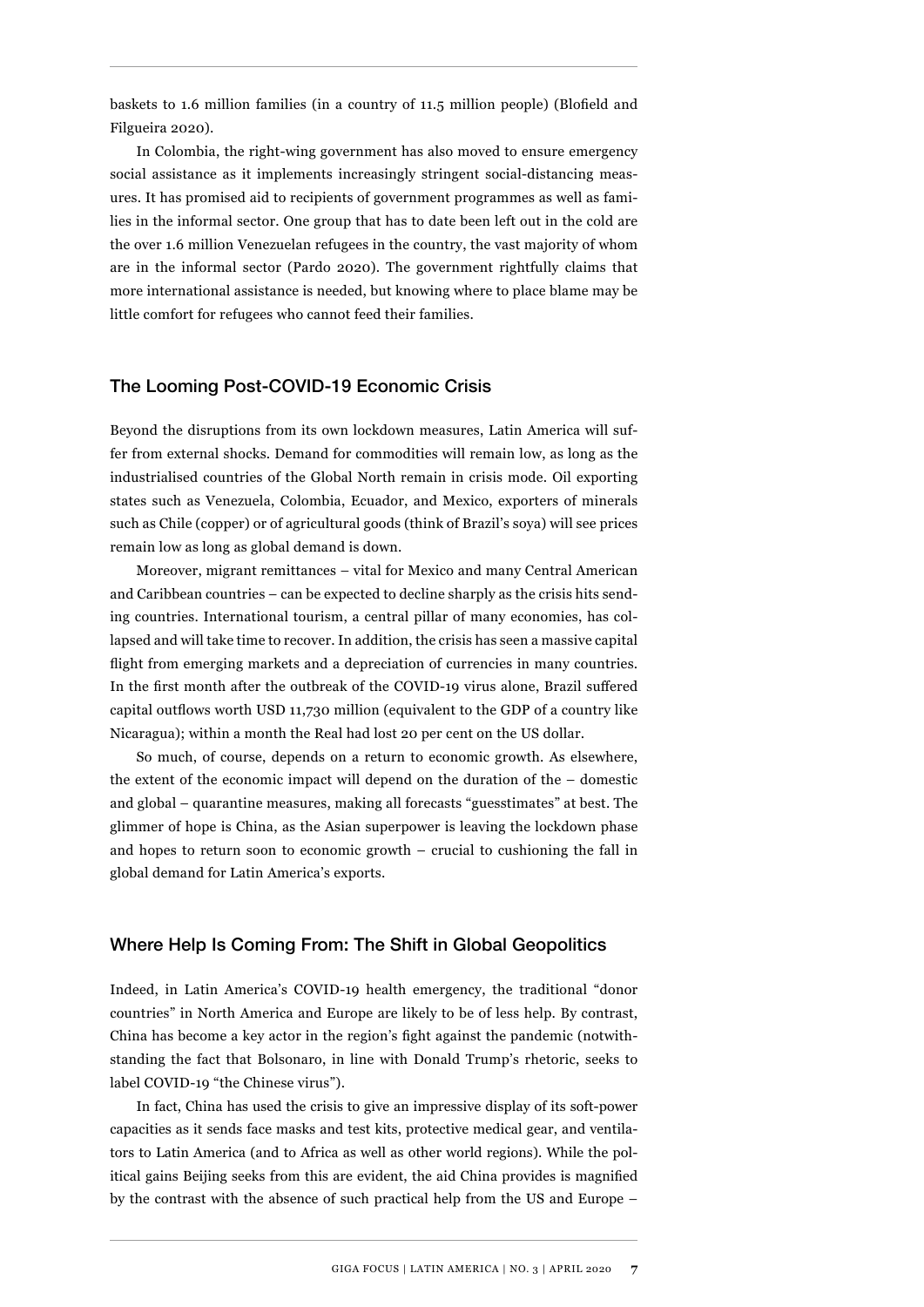both themselves currently in great need of these critical supplies. Even if seen as propaganda tools, in current circumstances they are highly welcomed by receiving countries. As a result, China is not only Latin America's best hope to revive demand for exports but its medical help in these times of acute need will not fail to boost its public image across the continent.

The one Latin American country that is also engaged in foreign medical missions to fight the COVID-19 crisis, even if on a very different scale, is Cuba. The photos of the Cuban doctor brigade arriving in wealthy northern Italy forcefully contradict the usual perspective of North–South aid. For a long time, "medical internationalism" has been part of Cuba's foreign policy and regime legitimacy (Hoffmann 2015). In the past two decades, it also evolved into a key revenue stream for the socialist state. Large contingents of Cuban medical personnel were deployed to Venezuela, Brazil, and Ecuador (the latter two cancelled after their left-wing governments lost power). At the height of the projects, more than 50,000 healthcare workers from Cuba were working in 66 countries around the world.

The direct precedent of Havana's anti-COVID-19 brigades is the mission sent to fight the Ebola epidemic in Africa in 2014. Under the auspices of the World Health Organization (WHO), a group of 256 Cuban doctors, nurses, and other health professionals was rapidly mobilised to provide "front-line" care in Sierra Leone, Liberia, and Equatorial Guinea. As today the COVID-19 virus is threatening to overrun national health systems all over the world, Cuba's medical missions are in high demand. Aside from the iconic brigade sent to Lombardy, Cuban medical personnel have also been sent to Angola and a dozen Caribbean states – from Suriname to the small islands of the West Indies. More destinations are likely to follow, and the WHO will probably seek again Cuban assistance to fight the pandemic on the African continent as well.

Notwithstanding Cuba's assistance to other countries, the COVID-19 pandemic has also put its own domestic health system to a severe test. After many years of crisis, the quality of Cuban hospital care is no longer what it used to be. Doctors are extremely low-paid (one reason why the much better paid work on missions abroad is so attractive), many medical materials are in short supply or cannot be come by, and sanitary conditions have become precarious for broad segments of the population – with chronic deficiencies in the supply of tap water or body soap.

The biggest challenge, however, stems from demography. Cuba has, together with Uruguay, the oldest population on the continent so that a full one-quarter of the population needs to be considered among the at-risk group. As the virus has started to spread exponentially, Cuba's acclaimed healthcare system will face its most crucial test to date. Should the pandemic get out of control, it would take a high human toll. Also politically the stakes are high for the Cuban government, as the public health sector is the pride of the Revolution's social achievements.

For Cuba, this concrete aid in a humanitarian emergency represents an enormous reputational gain in a moment where the Trump administration has stepped up its aggressive rhetoric aimed at isolating the Havana government. The medical missions will also provide the hard-currency earnings more desperately needed than ever. Over the past two years, Cuba's economic situation has become more and more precarious. Now an even more profound economic crisis looms large, as Cuba – just as with other Caribbean countries – will face a disastrous tourism season and a sharp drop in remittances. The state's reaction has been towards centralising eco-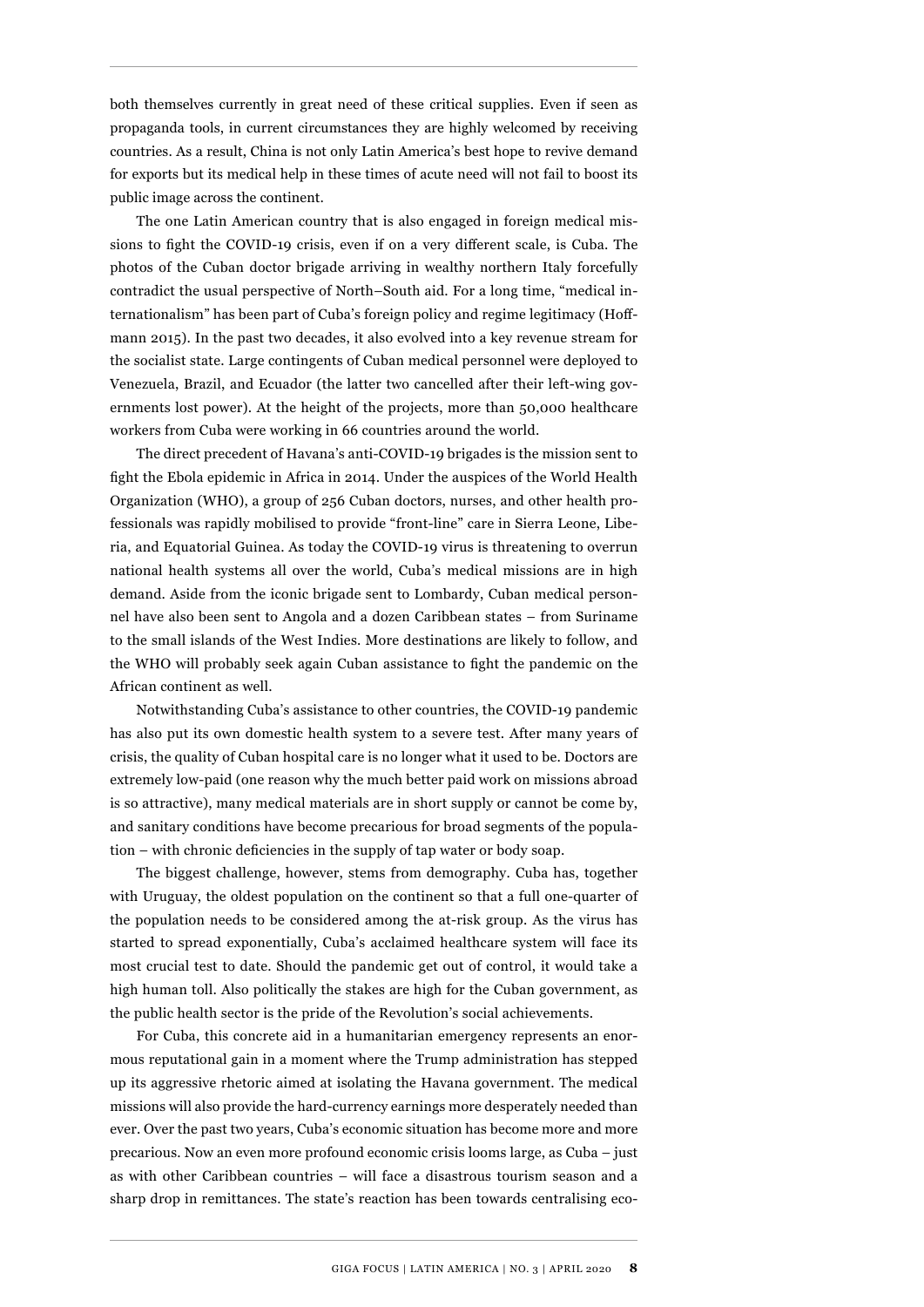nomic decision-making and stepping up the rationing system. Whatever revenues the medical missions to fight COVID-19 might generate, they will fall short of preventing Cuba from heading towards a profound economic crisis that has now already revived memories of the dramatic post-Soviet crisis years of the 1990s.

### Looking To the Future: A Role for Europe?

In the next few weeks, government capacity will be tested in Latin America – as lockdowns are differentially respected and enforced, and with promises of emergency social assistance needing to materialise in bank accounts, in cash transfers, and in food baskets. The epidemiological spread of COVID-19 will take place – with higher or with flatter curves – and health systems across the region will struggle to treat the severely affected. The different bets made by the "decisive actors" such as Fernández in Argentina and Vizcarra in Peru, versus the "denialist" strategies of Bolsonaro in Brazil and AMLO in Mexico, will play out. Miscalculations will invariably be made, given the unprecedented and unfamiliar terrain we are dealing with. However, for leaders who use this moment to seek cooperation and unity across government and opposition, and with subnational entities, the blame game is likely to be much more limited. Although so much remains unforeseeable, such governments could emerge from the crisis politically strengthened.

In international politics, while the US government is unable (and unwilling) to provide aid to the countries of the continent, in the wake of the COVID-19 crisis China is acquiring a more prominent public role in Latin America. These global geopolitical shifts are leaving Europe in an uncomfortable position, as it is absorbed by its own fight against the spread of the pandemic. Recent efforts to reach out to the region, such as Germany's launch of a new Latin America and Caribbean Initiative last year, need to be continued despite the impending economic troubles and domestic woes. Aside from economic cooperation with robust social welfare institutions, Germany could collaborate with the social-assistance programmes that Latin American governments are setting up to guarantee basic incomes to the most vulnerable. Once the peak of the acute health emergency is overcome, Europe and Latin America will need strong multilateral initiatives to revive their ties in a world that has seen an unprecedented breakdown of global trade, travel, and coordination.

#### References

- Blofield, Merike, and Fernando Filgueira (2020), *COVID19 and Latin America: Social Impact and Social Policies*, 2 April, Buenos Aires: Centro de Implementación de Políticas Públicas para la Equidad y el Crecimiento (CIPPEC).
- Castiglioni, Rossana (2020), La Batalla de Chile contra el covid-19, in: *El País*, 25 March, [http://agendapublica.elpais.com/la-batalla-de-chile-contra-el-covid-19/](http://agendapublica.elpais.com/la-batalla-de-chile-contra-el-covid-19/?fbclid=IwAR07WHekH1KqLoeM01r)  [?fbclid=IwAR07WHekH1KqLoeM01rlUm7-EmAmVi-t0GiVcsKqUY-h\\_EoSAj](http://agendapublica.elpais.com/la-batalla-de-chile-contra-el-covid-19/?fbclid=IwAR07WHekH1KqLoeM01r)  [9VATwd-XA](http://agendapublica.elpais.com/la-batalla-de-chile-contra-el-covid-19/?fbclid=IwAR07WHekH1KqLoeM01r) (31 March 2020).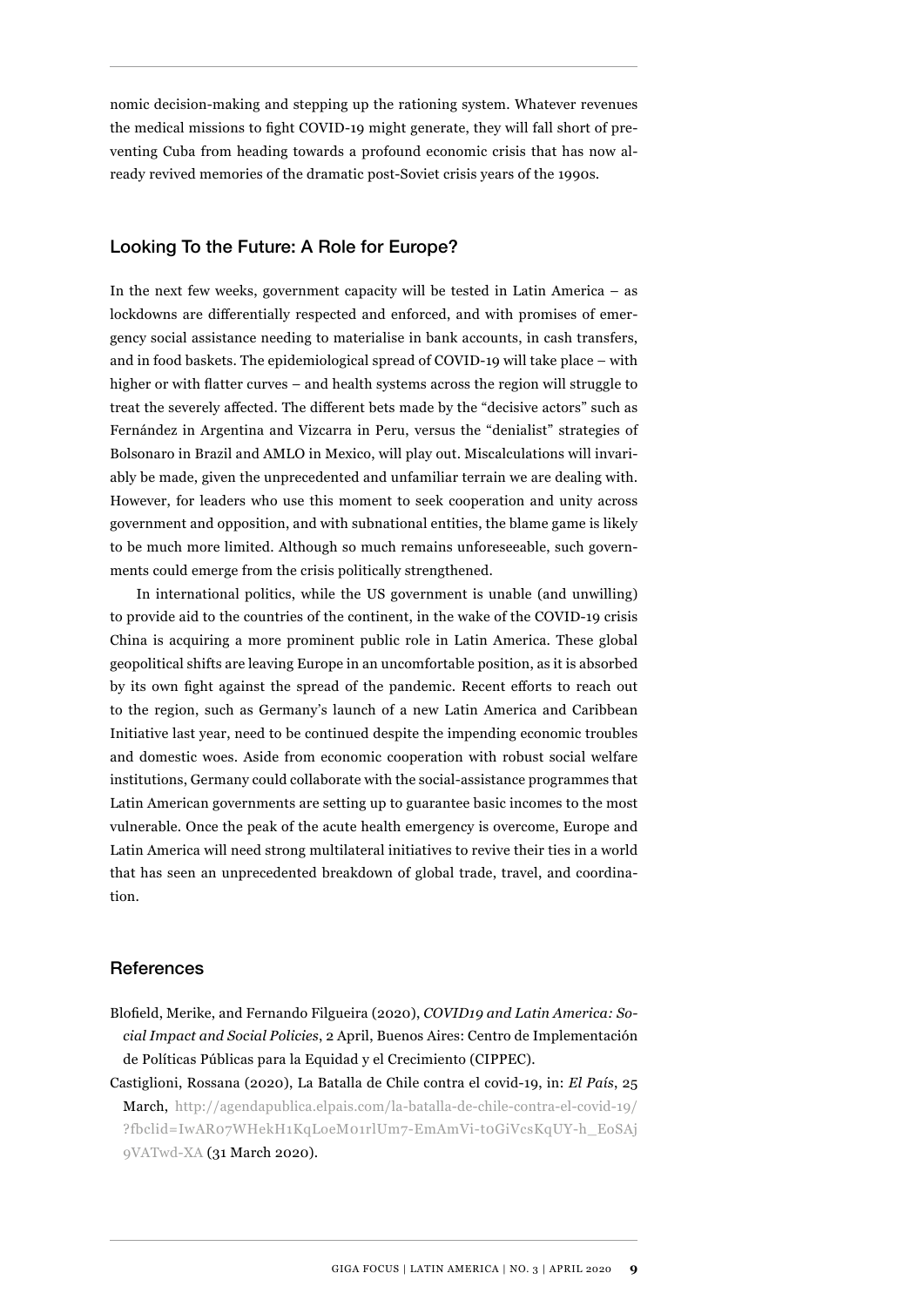- Cecchini, Simone, and Bernardo Atuesta (2017), *Conditional Cash Transfer Programmes in Latin America and the Caribbean: Coverage and Investment Trends*, 15 September, <https://ssrn.com/abstract=3037640>(31 March 2020).
- ECLAC (Economic Commission for Latin America and the Caribbean) (2018), S*ocial Panorama of Latin America*, Santiago, Chile: ECLAC.
- Expansión Política (2020), El coronavirus "tira" la aprobación de AMLO, según encuestas, in: *Expansión Política*, 26 March, [https://politica.expansion.mx/mexi](https://politica.expansion.mx/mexico/2020/03/26/el-coronavirus-tira-la-aprobacion-de-amlo-segun-encu) [co/2020/03/26/el-coronavirus-tira-la-aprobacion-de-amlo-segun-encuestas](https://politica.expansion.mx/mexico/2020/03/26/el-coronavirus-tira-la-aprobacion-de-amlo-segun-encu) (31 March 2020).
- Gargarella, Roberto (2020), Frente al coronavirus, ¿es necesario restringir las libertades compulsivamente?, in: *Clarin*, 24 March.
- Gielow, Igor (2020), Avaliação de Bolsonaro na gestão da crise é muito pior que a de governadores e ministério, diz Datafolha, in: *Folha de São Paulo*, 23 March, [www1.folha.uol.com.br/poder/2020/03/avaliacao-de-bolsonaro-na-gestao-da](http://www1.folha.uol.com.br/poder/2020/03/avaliacao-de-bolsonaro-na-gestao-da-crise-e-muito-pior-que-a-de-)[crise-e-muito-pior-que-a-de-governadores-e-ministerio-diz-datafolha.shtml](http://www1.folha.uol.com.br/poder/2020/03/avaliacao-de-bolsonaro-na-gestao-da-crise-e-muito-pior-que-a-de-) (31 March 2020).
- Hausmann, Ricardo (2020), *Flattening the COVID-19 Curve in Developing Countries*, Project Syndicate, 24 March, [www.weforum.org/agenda/2020/03/flatten](http://www.weforum.org/agenda/2020/03/flattening-the-covid-19-curve-in-developing-countries/) [ing-the-covid-19-curve-in-developing-countries/](http://www.weforum.org/agenda/2020/03/flattening-the-covid-19-curve-in-developing-countries/) (31 March 2020).
- Hoffmann, Bert (2015), The International Dimension of Authoritarian Regime Legitimation: Insights from the Cuban Case, in: *Journal of International Relations and Development*, 18, 556–574.
- *La República* (2020), Martín Vizcarra cumple 57 años con una aprobación de 87%, 22 March, [https://larepublica.pe/politica/2020/03/22/martin-vizcarra-87-de](https://larepublica.pe/politica/2020/03/22/martin-vizcarra-87-de-peruanos-aprueban-al-presidente-del)[peruanos-aprueban-al-presidente-del-peru-segun-encuesta-ipsos/](https://larepublica.pe/politica/2020/03/22/martin-vizcarra-87-de-peruanos-aprueban-al-presidente-del) (31 March 2020).
- Levy Yeyati, Eduardo, and Andrés Malamud (2020), Coronavirus: ¿Cómo y cuándo salir de la cuarentena?, in: *La Nación*, 29 March, [www.lanacion.com.ar/politica/](http://www.lanacion.com.ar/politica/coronavirus-como-cuando-salir-cuarentena-nid2348631) [coronavirus-como-cuando-salir-cuarentena-nid2348631](http://www.lanacion.com.ar/politica/coronavirus-como-cuando-salir-cuarentena-nid2348631) (31 March 2020).
- Pardo, Daniel (2020), "Vamos a terminar en la calle y con hambre": cómo cambió la vida de los migrantes venezolanos en Colombia por la pandemia, in: *BBC Mundo*, 25 March, [www.bbc.com/mundo/noticias-america-latina-52029659](http://www.bbc.com/mundo/noticias-america-latina-52029659) (31 March 2020).
- Scharpf, Adam (2020), *Dangerous Alliances: Populists and the Military*, GIGA Focus Latin America, 1, February, [www.giga-hamburg.de/en/publication/danger](http://www.giga-hamburg.de/en/publication/dangerous-alliances-populists-and-the-military) [ous-alliances-populists-and-the-military](http://www.giga-hamburg.de/en/publication/dangerous-alliances-populists-and-the-military) (31 March 2020).

## About the Authors

Prof. Dr. Merike Blofield is Director of the GIGA Institute of Latin American Studies and Professor of Political Science at the University of Hamburg. Blofield's research addresses socio-economic, family and gender inequalities, as well as politics and policy, with a focus on Latin America. She joined the GIGA in 2020 from the University of Miami, where she was Professor of Political Science.

[merike.blofield@giga-hamburg.de,](mailto:merike.blofield@giga-hamburg.de) [www.giga-hamburg.de/en/team/blofield](http://www.giga-hamburg.de/en/team/blofield)

Prof. Dr. Bert Hoffmann is a lead research fellow at the GIGA Institute of Latin American Studies, Head of the GIGA Berlin Office, and Professor of Political Sci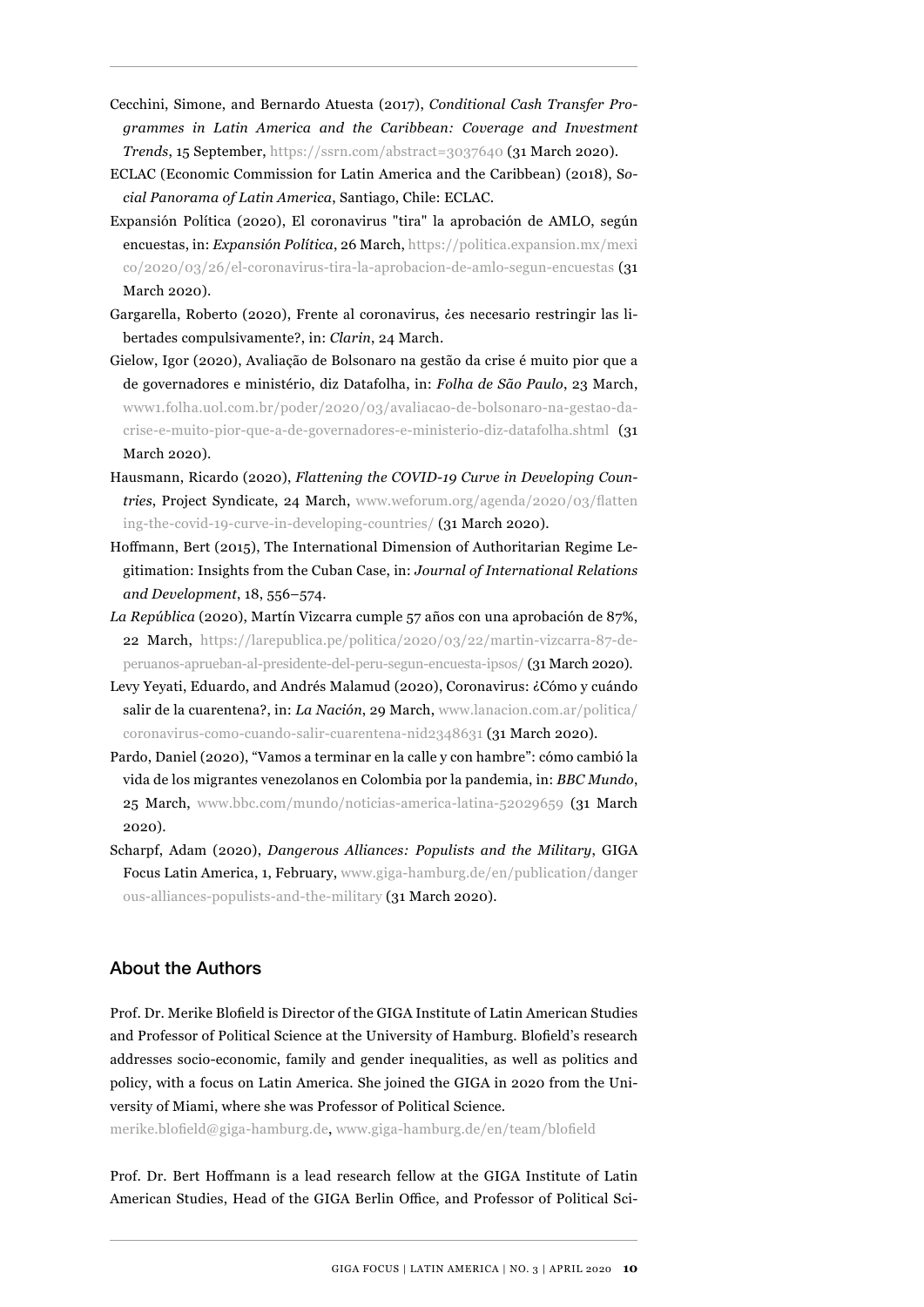ence at Freie Universität Berlin. He works on political and social developments in Latin America and the Caribbean, and is senior researcher in the EU-funded Jean Monnet Network project "Europe Cuba Forum."

[bert.hoffmann@giga-hamburg.de,](mailto:bert.hoffmann@giga-hamburg.de) [www.giga-hamburg.de/en/team/hoffmann](http://www.giga-hamburg.de/en/team/hoffmann)

Dr. Mariana Llanos is a lead research fellow at the GIGA Institute of Latin American Studies and Head of the GIGA Research Programme 1 "Accountability and Participation." Her research focuses on the area of comparative political institutions, particularly presidentialism, presidential studies, and judicial politics. She is Head of the DFG-funded project "The (In)stability of Presidential Term Limits in Africa and Latin America: Assessing the Impact of Tenure-Rule Reforms on the Political Regime": [www.giga-hamburg.de/en/project/the-instability-of-presidential-term](https://www.giga-hamburg.de/en/project/the-instability-of-presidential-term-limits-in-africa-and-latin-america-assessing-the-impact)[limits-in-africa-and-latin-america-assessing-the-impact](https://www.giga-hamburg.de/en/project/the-instability-of-presidential-term-limits-in-africa-and-latin-america-assessing-the-impact).

[mariana.llanos@giga-hamburg.de,](mailto:mariana.llanos@giga-hamburg.de) [www.giga-hamburg.de/en/team/llanos](http://www.giga-hamburg.de/en/team/llanos)

#### Related GIGA Research

The challenges to political institutions from economic and social factors are studied within the GIGA Research Programme 1 "Accountability and Participation," particularly within the "Democratic Institutions Research." The changing nature of social policies and anti-poverty policies is analysed in the GIGA Research Programme 3 "Growth and Development." The soft-power diplomacy of non-democratic states was a central theme in the GIGA-led research network on "International Diffusion and Cooperation of Authoritarian Regimes," IDCAR (2014–2019).

#### Related GIGA Publications

- Bank, André, and Kurt Weyland (eds) (2019), *Authoritarian Diffusion and Cooperation: Interests vs. Ideology*, London: Routledge.
- Blofield, Merike (2019), The Politics of Social Policies in Latin America, in: *Latin American Research Review*, 54, 4, 1056–1064.
- Flemes, Daniel (2018), *Brazil's Elections: Nationalist Populism on the Rise*, GIGA Focus Latin America, 5, September, [www.giga-hamburg.de/en/publication/bra](http://www.giga-hamburg.de/en/publication/brazil) [zil's-elections-nationalist-populism-on-the-rise](http://www.giga-hamburg.de/en/publication/brazil).
- Hoffmann, Bert (2018), More Than "Authoritarian Solidarity": Unbundling the International Cooperation Survival Package of Socialist Cuba, in: *Taiwan Journal of Democracy*, 14, 1, 117–139.
- Kurtenbach, Sabine, and Adam Scharpf (2018), *The Return of the Military*, GIGA Focus Latin America, 7, December, [www.giga-hamburg.de/en/publication/the](http://www.giga-hamburg.de/en/publication/the-return-of-the-military)[return-of-the-military](http://www.giga-hamburg.de/en/publication/the-return-of-the-military).
- Llanos, Mariana, and Anibal Perez-Linan (2020), Oversight or Representation? Public Opinion and Impeachment Resolutions in Argentina and Brazil, in: *Legislative Studies Quarterly*, online first: 31 March, [https://doi.org/10.1111/](https://doi.org/10.1111/lsq.12281) [lsq.12281.](https://doi.org/10.1111/lsq.12281)
- Narlikar, Amrita (2020), The Coronavirus and Germany, in: *Global Policy*, 13 March, [www.globalpolicyjournal.com/blog/13/03/2020/coronavirus-and-germany](http://www.globalpolicyjournal.com/blog/13/03/2020/coronavirus-and-germany).